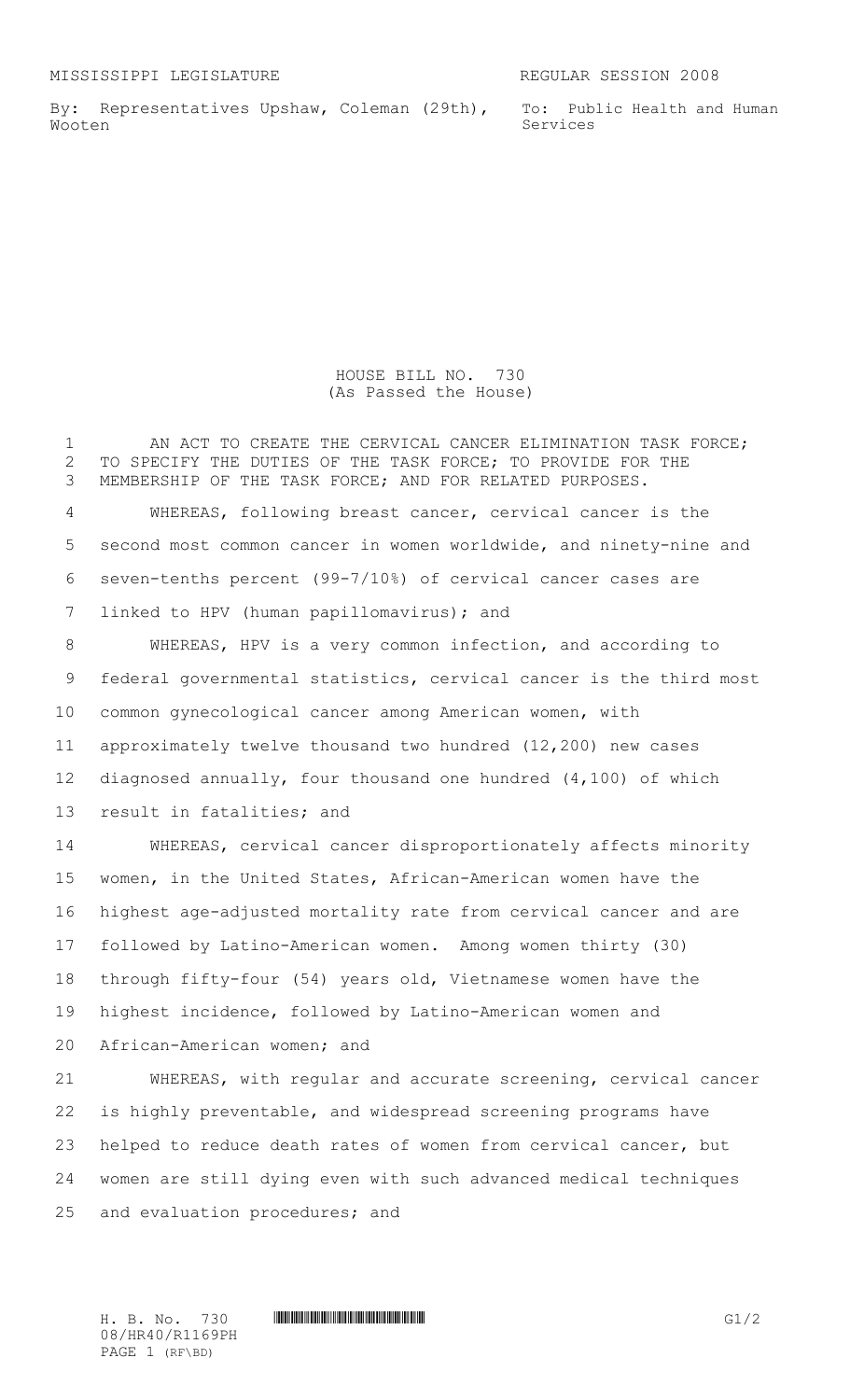WHEREAS, experience shows that increasing cervical cancer awareness among women, significantly reduces the probability of mortality; and

 WHEREAS, approximately one-half (1/2) of all cervical cancer cases are in women who have never been screened, and ten percent (10%) of cases are in women who have not been screened within the last five (5) years; and

 WHEREAS, new screening technologies now available and vaccines that are in development, offer new methods in preventing and controlling the risk of cervical cancer; and

 WHEREAS, leading medical organizations, including the American College of Obstetricians and Gynecologists, the American Cancer Society and the Association of Reproductive Health Professionals, have recently updated their screening guidelines to include FDA-approved testing for HPV; and

 WHEREAS, women are entitled to proper cervical cancer information so that they can be empowered to make health care decisions; NOW, THEREFORE,

 BE IT ENACTED BY THE LEGISLATURE OF THE STATE OF MISSISSIPPI: **SECTION 1.** (1) There is created the Cervical Cancer Elimination Task Force, which shall have the following duties:

 (a) Review data regarding cervical cancer and human papillomavirus (HPV) of women within all states and territories of the United States;

 (b) Evaluate current methods used to provide women with information regarding cervical cancer, access to regular screening and options for increasing use of new technology to test for and prevent HPV; and

 (c) Identify pockets of need, priority strategies and new technologies, including newly introduced therapies and preventative vaccines that are effective in preventing and controlling the risk of cervical cancer.

 $H. B. No. 730$  **HEADHEADHACHEADH** 08/HR40/R1169PH PAGE 2 (RF\BD)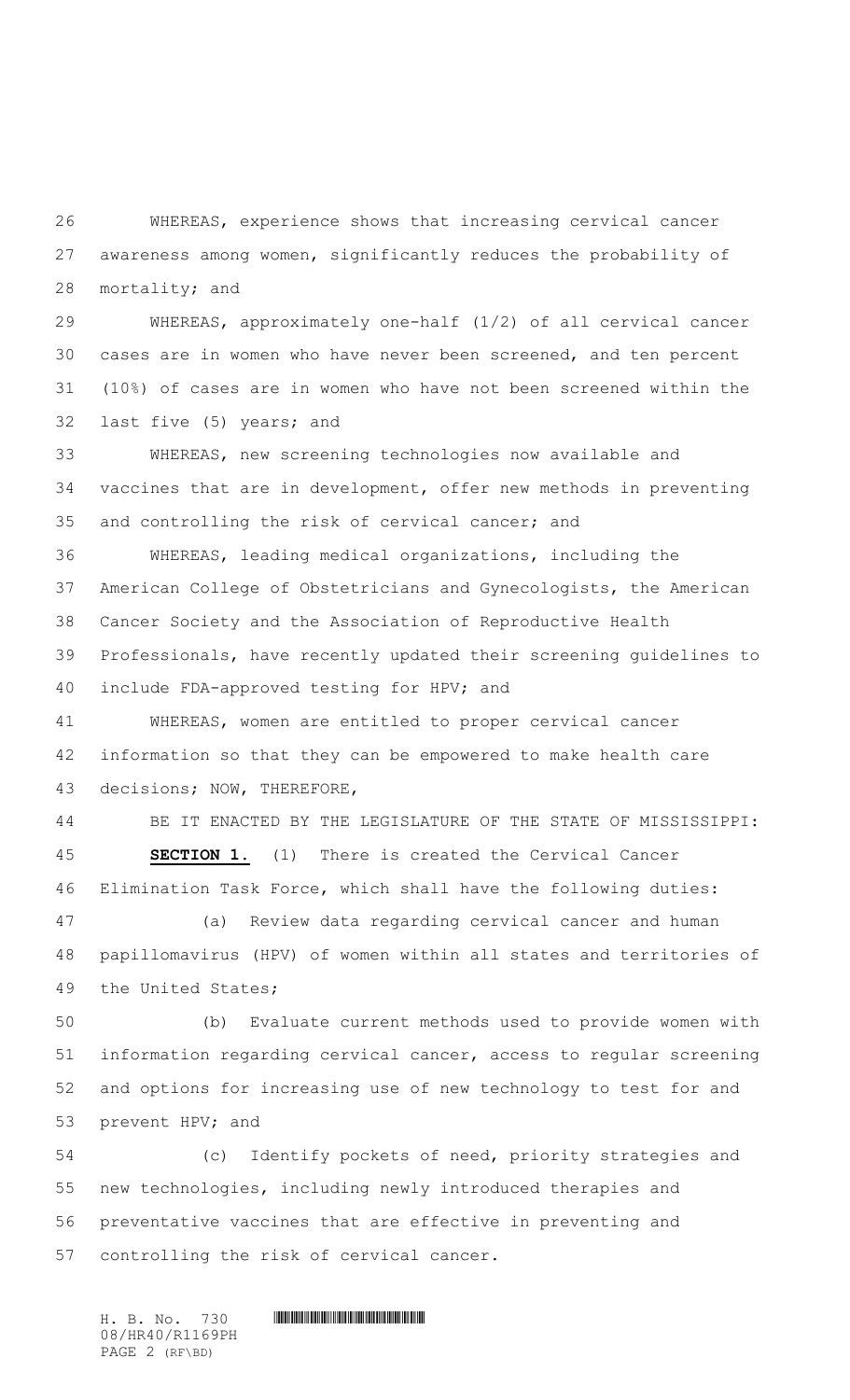The task force shall make a report of its findings and recommendations to the Legislature by December 1, 2008, including any recommended legislation.

 (2) The task force shall be composed of six (6) members, as follows:

 (a) One (1) member of the Public Health and Human Services Committee of the House of Representatives appointed by the Speaker of the House;

 (b) One (1) member of the Public Health and Welfare Committee of the Senate appointed by the Lieutenant Governor; (c) One (1) member who is a representative of the University of Mississippi Medical Center Cancer Center;

 (d) One (1) member who is a physician who is board-certified in obstetrics and gynecology appointed by the Governor;

 (e) One (1) member who is the Director of the Mississippi Breast and Cervical Cancer Early Detection Program of the State Department of Health; and

 (f) The Executive Director of the Mississippi Chapter of the American Cancer Society, or his or her designee.

 (3) Appointments shall be made within thirty (30) days after the effective date of this act. Within fifteen (15) days thereafter on a day to be designated jointly by the Speaker of the House and the Lieutenant Governor, the task force shall meet and organize by selecting from its membership a chairman and a vice chairman. The vice chairman shall also serve as secretary and shall be responsible for keeping all records of the task force. A majority of the members of the task force shall constitute a quorum. In the selection of its officers and the adoption of rules, resolutions and reports, an affirmative vote of a majority of the task force shall be required. All members shall be notified in writing of all meetings, and those notices shall be

08/HR40/R1169PH PAGE 3 (RF\BD)

 $H. B. No. 730$  **HEADHEADH**  $H. B. No. 730$